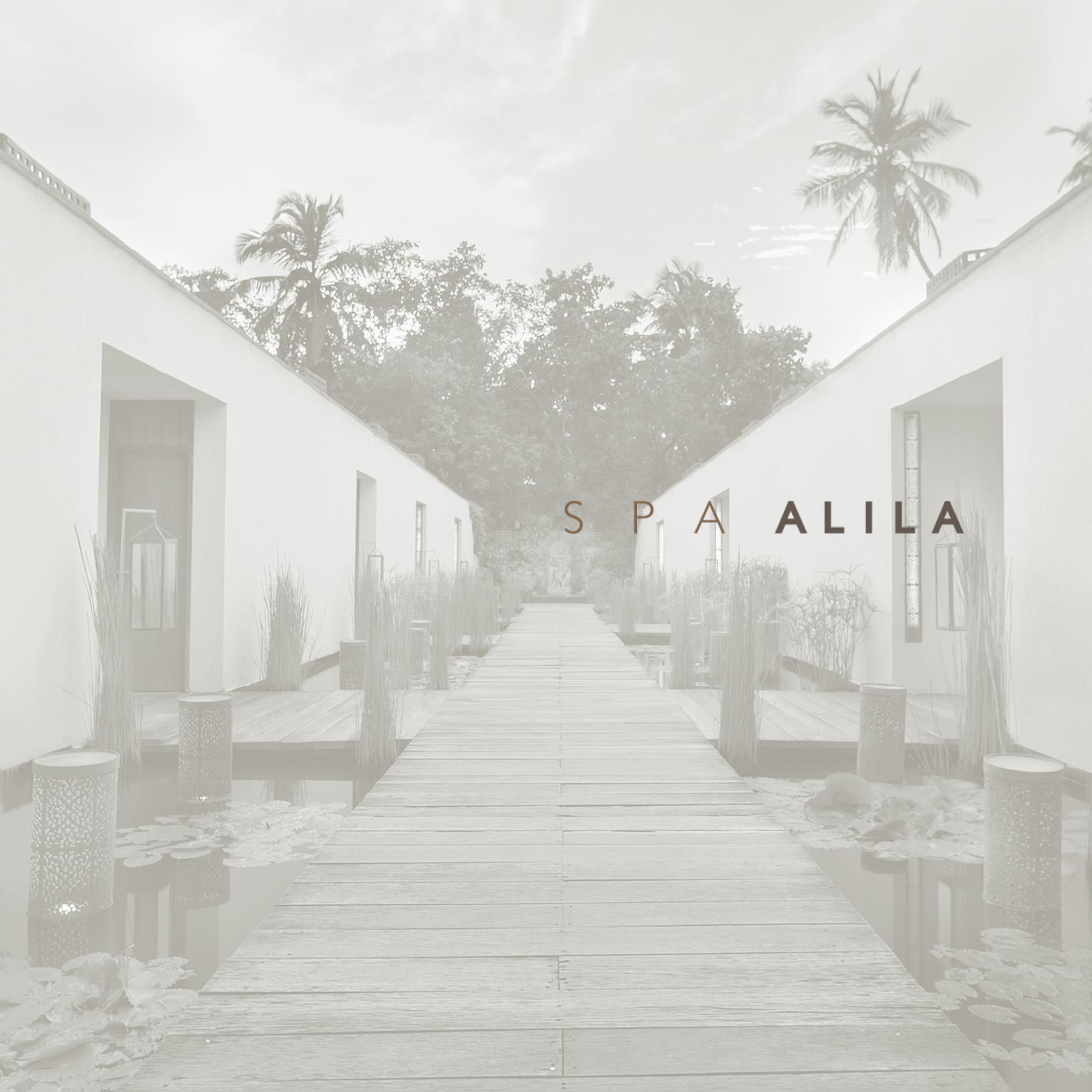# S P A ALILA

#### Naturally from The Heart

At Spa Alila, our goal is to help bring you back into balance naturally with treatments personalized to your needs. Through the heartfelt tough of our experienced therapists, our naturally active products and maximum guests input, we create a new dimension in nurturing and divine pampering rituals.

Surrender to the blissful Spa Alila experience and you'll see and feel the benefits in your appearance, your spirit and your over sense of well-being.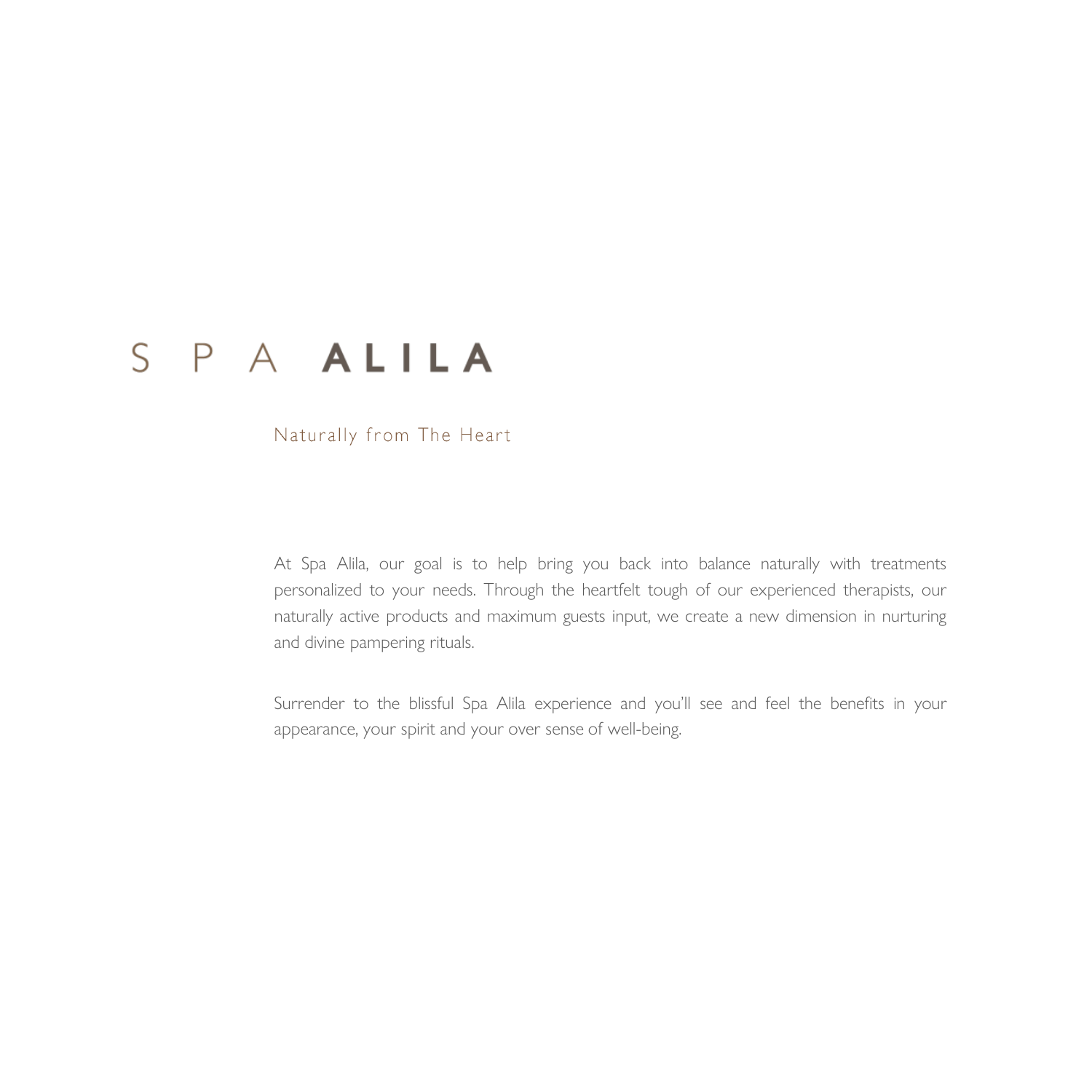Indulge in head-to-toe pampering with our luxurious spa treatments, specially created to promote the cleansing and rejuvenation of your body while inducing total mental and physical relaxation.

Choose from our selection of treatments that include:

Massage

Reflexology

Facial masks

Body treatments, scrubs and wraps

Hands, feet and nail care

Hair treatments

We also offer combination spa packages and can create personalised spa experiences that combine pampering treatments with spa cuisine. Whether you choose a single treatment or a full-day programme, Spa Alila offers time for solitude, connection with your body and a renewed sense of well-being on many levels.

You may refer to our treatment menu for details or consult with our spa hosts.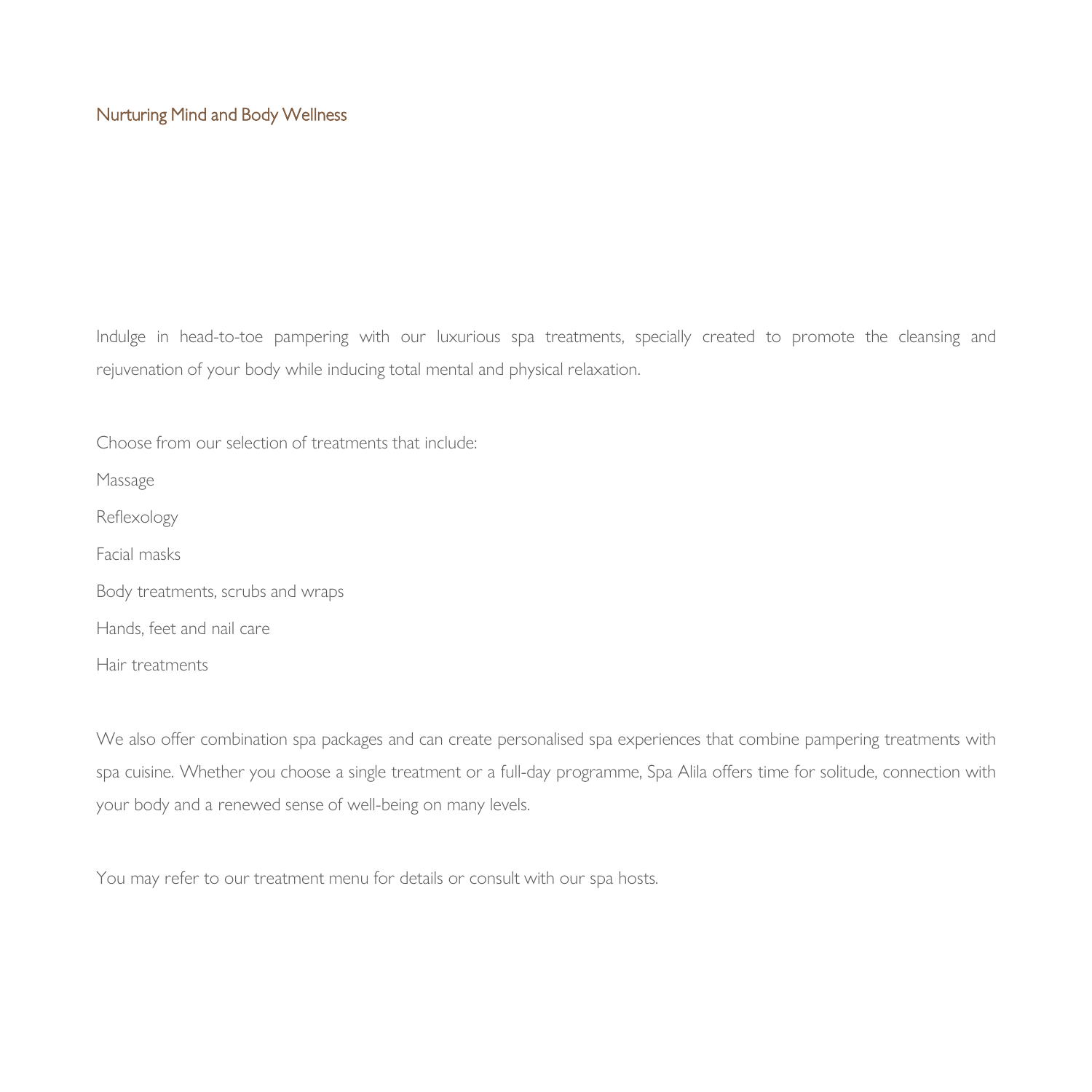#### Pure Inspiration

Spa Alila believes in all things natural, whether it be the Alila Living products or organic spa ingredients that complement our treatment range.

Our carrier massage oils are a pure blend of virgin coconut, sweet almond, kukui nut and wheat germ oils, rich in healing, nutritive and aromatherapeutic qualities.

Virgin coconut oil is a truly unrefined coconut oil which we source from villages in East Bali, where fresh coconut is shredded then cold-pressed to make coconut milk, fermented then separated and filtered. Virgin coconut oil has a much longer shelf life than most other carrier oils due to its natural antioxidant properties and is best applied directly to the skin for moisturising and conditioning.

Sweet almond oil is an excellent scent-free carrier oil for aromatherapy essential oils and is also remedial in the treatment of itching, inflammation and dryness. Rich in minerals and antioxidants, with proteins and vitamins D and E, sweet almond oil is often referred to in naturopathy as the queen of all carrier oils.

Mother-to-be and nut-free oils are also available at Spa Alila.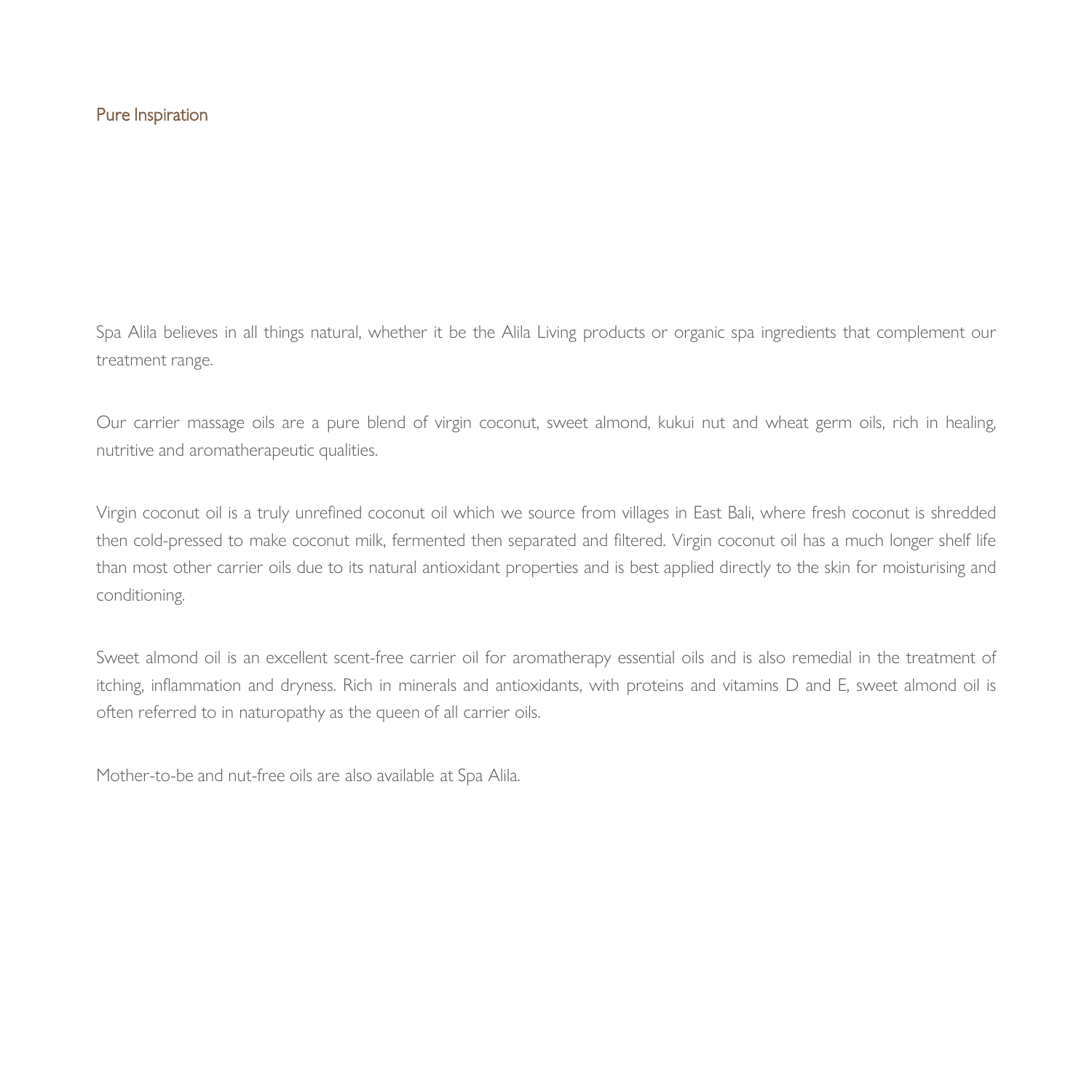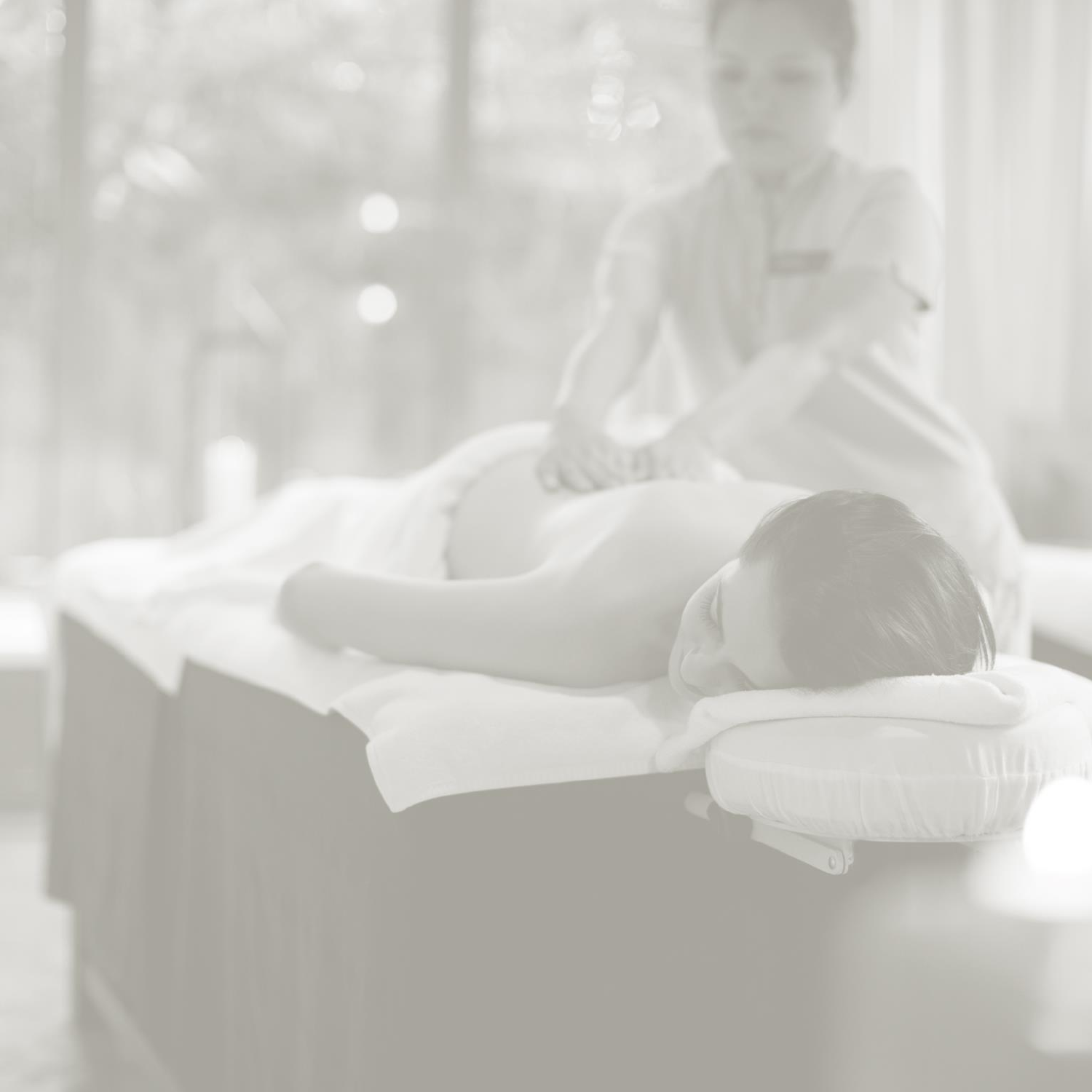#### Massage

At Spa Alila, we draw on the benefits of a range of Asian and European massage techniques which can be tailored to your personal wellness needs. Allow our spa hosts to help you select the appropriate massage therapy and products to suit your condition.

#### Balinese Massage

Feel tension dissolve with this ancient Balinese healing therapy that combines gentle stretching, long therapeutic strokes and skin rolling to relieve muscle pain. Palm and thumb pressure techniques are also applied to unravel the deepest stress and improve blood flow.

60 min | 90 min

#### Therapeutic Massage

Experience a complete body awakening with a combination of therapeutic massage techniques using fluent strokes of different depths and intensity. Long Balinese strokes improve lymphatic drainage and circulation. Swedish deep tissue techniques work into muscles to relieve tension and stiffness. Acupressure points are used for specific stimulation, while Thai movements add elements of stretching to increase mobility.

90 min

#### Reflexology

Reflexology is based on the principle that energy flows freely around the body when we are in good health and that there are reflex areas on the feet that correspond to every part of the body, including major organs. Sit back and relax as your therapist applies varying degrees of pressure to specific points on the feet with thumb and fingers to unblock energy flow and promote the body's natural healing from within.

60 min

#### Swedish Massage

Using give basic movements, including the long gliding effleurage stroke, this treatment helps increase blood circulation and remove toxins from the body. Always working towards the heart, the therapist designs a session that relaxes you physically and emotionally.

60 min | 90 min

#### Warm Stone

The therapeutic power of touch combines with the energy of the earth in this muscle relaxing massage. After our signature foot bath, smooth, heated river stones are used in rhythmic flowing strokes over the body to melt tension and soothe emotions. The stones are also placed on various energy points to stimulate the body's natural healing potential.

90 min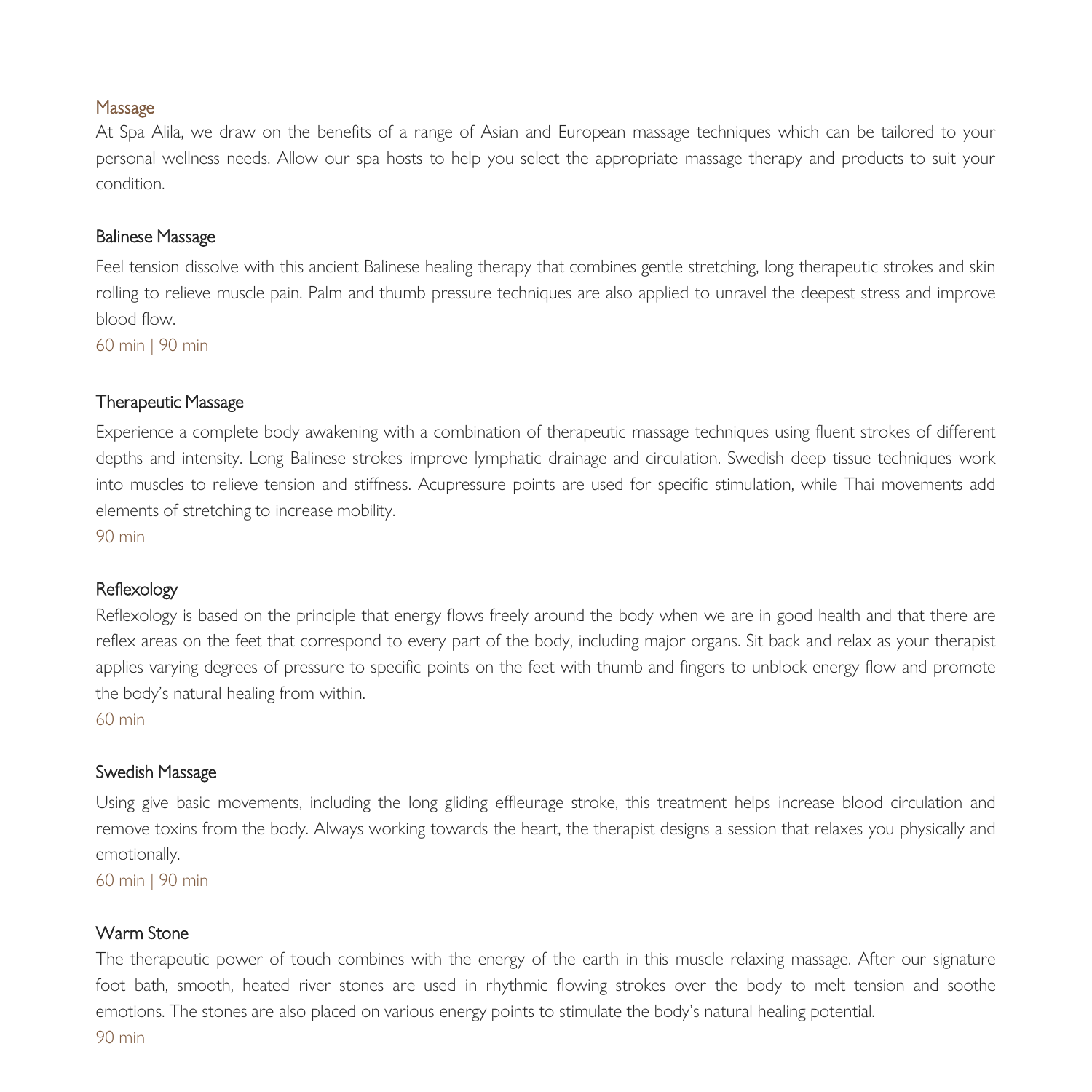### Signature Body Scrubs and Wraps

Select from the interchangeable products that best suit your condition

# Scrubs

Deep and Dirty – charcoal, rose and cedar wood Comfort and Cleansing – coconut and lemongrass Lightening and Brightening – papaya, sugar and aloe Ayurvedic – green gram, sandalwood, turmeric and honey.

# Wraps

Soothing – seaweed and aloe Toning – cocoa, coffee and clay Detoxifying – red clay Glowing – papaya, lime and sandalwood Ayurvedic – fuller earth, turmeric and manjistha

#### Facials

Personalized his and her facial treatments using only 100% natural ingredients that deliver total nourishment and a renewed fresher look.

#### Her

Reveal your skin's full potential with this remarkable facial specifically customised for ladies. See the glowing results of exfoliating sandalwood, detoxifying French red clay, and toning and rejuvenating oils of rose and lemon. A combination of pressure point and lymphatic drainage massage techniques leaves your skin looking alive and lustrous! 60 min

#### Him

Our Alila Man facial is designed to restore skin's natural pH balance, leaving you with a softer, smoother and radiantly healthy appearance. Treatment includes exfoliation with local rice bran and sandalwood, a detoxifying mask of volcanic clay and lemon, then finished with an ultra moisturising blend of aloe vera juice, wildflower honey and wheat amino acids. 60 min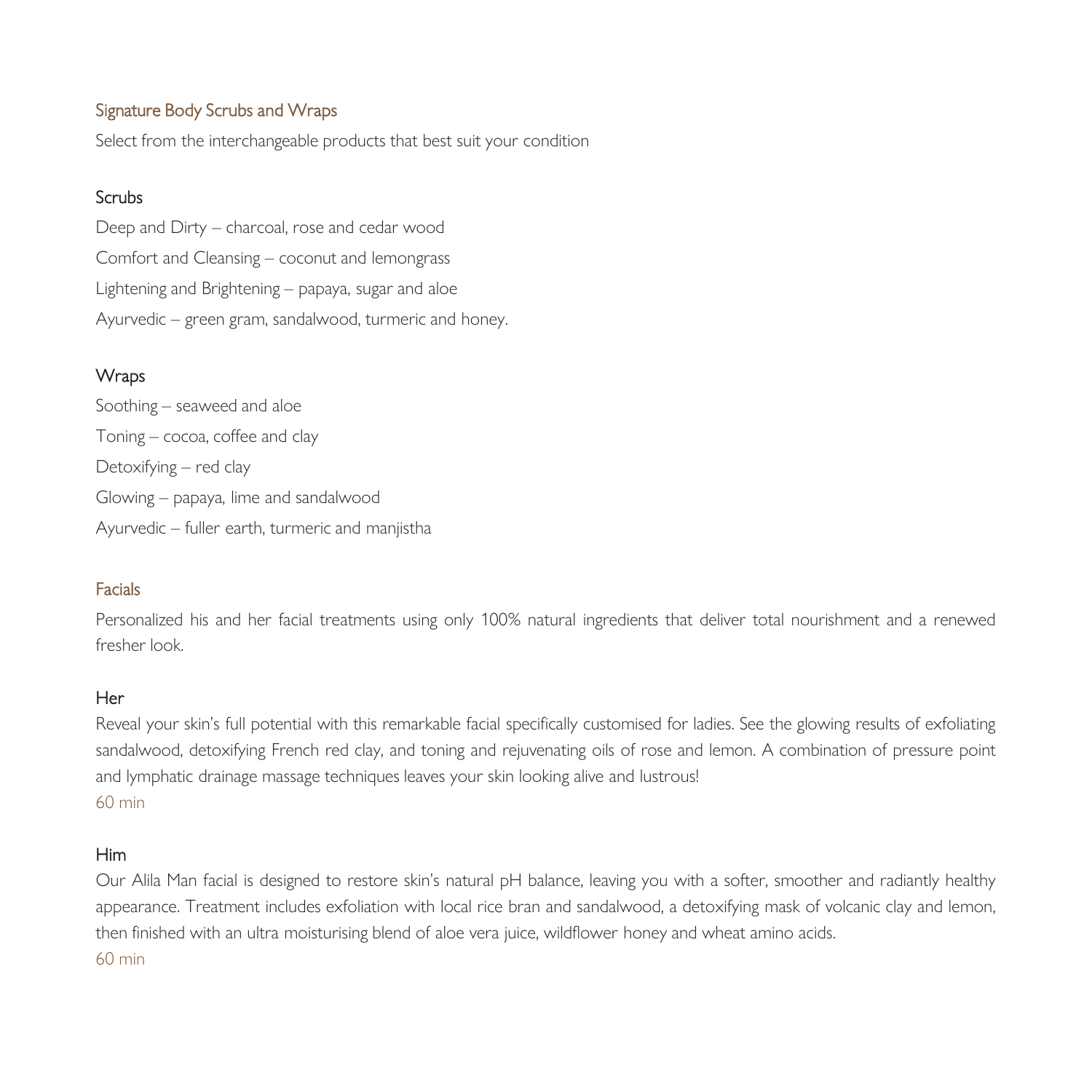# Hair and Scalp

#### Balinese Crème Bath

An intense hydrating hair mask with essential oils of rosemary, lavender and grapefruit combined with a nourishing base of coconut and cocoa butter. A clay-based mask is massaged into the hair and scalp and left to condition, strengthen and hydrate while our therapist soothes your neck and shoulders with a combination of pressure point and palm strokes. A warm steam is applied to open pores followed by a cool rinse with our signature shampoo and conditioner. 60 min

#### Ayurvedic Hair Cream Bath

An ayurvedic hair cream bath with stimulating and rejuvenating ayurvedic hair oils of mahabhringraj, virgin coconut oil and bhrami. A mask of hair strengthening ritha, amla and fenugreek herbs with yogurt is massaged into the hair and scalp and left to condition, strengthen and hydrate while our therapists soothes your neck, hands and shoulders with combinations of pressure point and palm strokes. A warm steam is applied to open pores followed by a cool rinse with our signature shampoo and conditioner.

60 min

#### Hands and Feet

#### Manicure

Treat your hands to a luxurious makeover with a skin renewal scrub, soak and massage routine followed by essential nail maintenance and grooming. A natural blend of ground pumice is used for gentle exfoliation while shea butter with virgin coconut oil replenishes the skin.

60 min

#### Pedicure

It begins with a classic foot scrub, followed by our signature foot bath and massage along with essential nail care. Exfoliates of coconut shell and sponge loofah smooth and buff your skin, while extracts of peppermint and lemon fight bacteria to leave feet absolutely clean and fresh.

60 min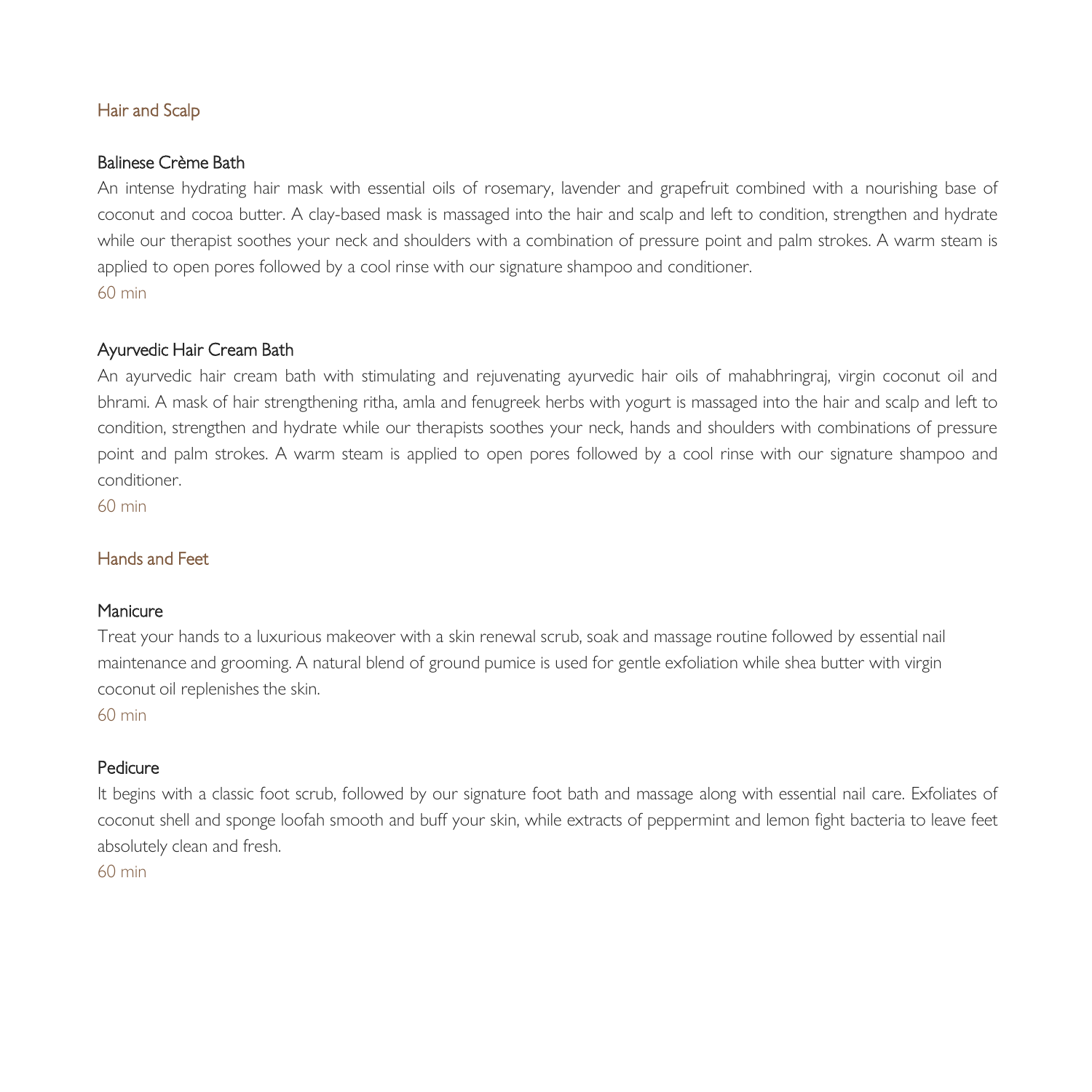# Treatment Enhancers

#### Revitalizing Eye Treatment

15 min

#### Massage

Any one of the below mentioned areas:

Stimulating Scalp Back | Foot | Hand Arms | Neck | Shoulders 15 min | 30 min

# Children's Massage

Indulge your young ones with a relaxing massage that helps stimulate motor development and improves immunity and strength. We use extra virgin coconut oil which is gentle and safe for your child. Suited for children ages four to thirteen years. 15 min | 30 min | 60 min

#### Pregnancy Massage

Enjoy relief from the physical and emotional demands of pregnancy. This gentle, non-invasive approach to massage will ease your discomfort, reduce swelling and help lower stress. Feel yourself slip into a state of calm relaxation as our skilled therapist uses a lighter touch, concentrating on those areas most vulnerable to changes in your body.

60 min | 90 min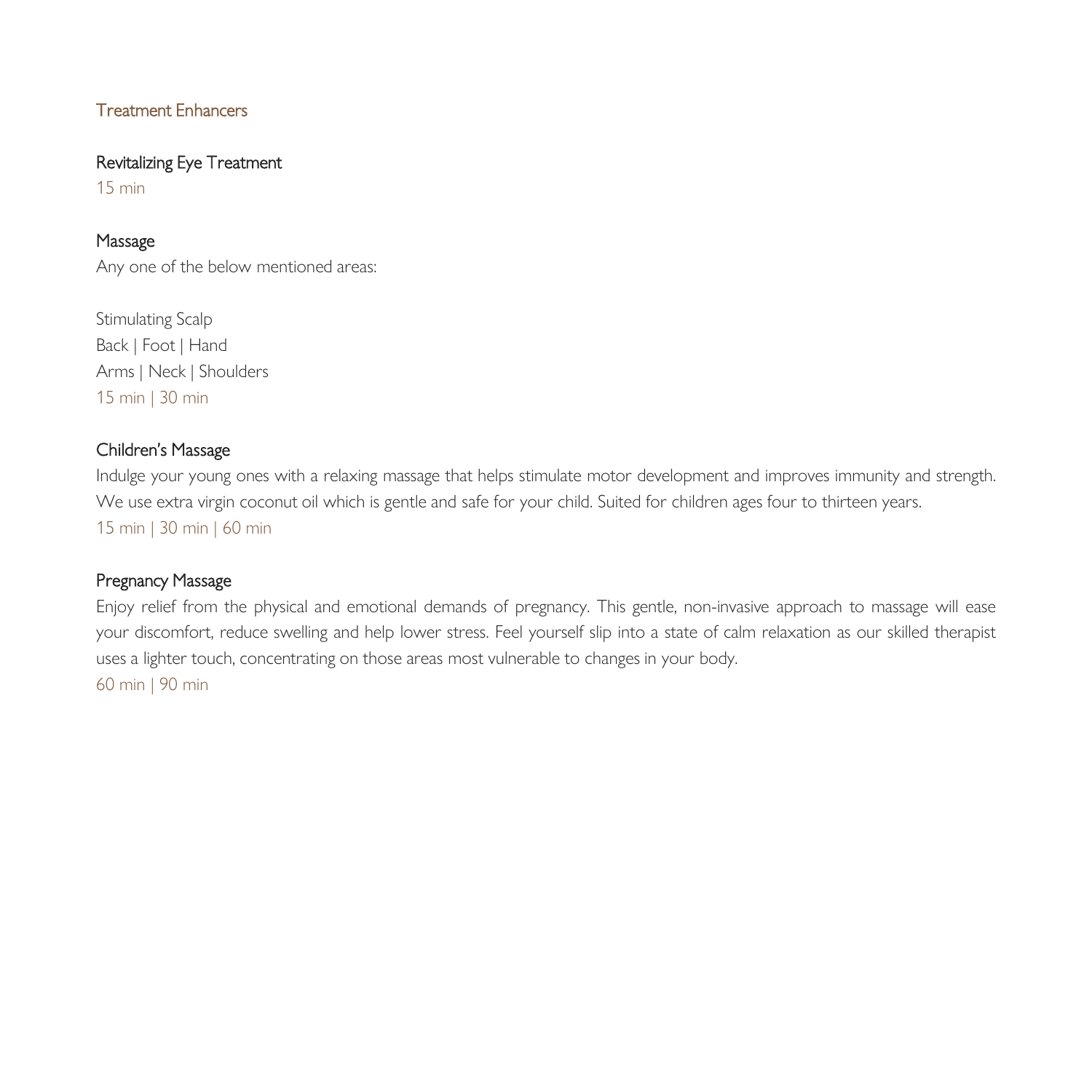# Your Own Spa – Spa Addict Packages

Spa Alila's unique approach recognises the individual in you, offering you the flexibility to design treatments according to your personal needs and preferences in consultation with our therapists. Using the following packaged treatments as a guide, enjoy the fun and freedom to create your very own spa experience choosing from a selection of interchangeable products and treatment enhancers.

#### Aloe Glow

A soothing treatment designed to hydrate and repair damaged or dull skin. The treatment includes our signature foot bath, a 60 minute Balinese or Swedish massage, an aloe vera and papaya scrub followed by a deeply nourishing seaweed and aloe body wrap. This therapy cools the body and gives your skin a divine glow. A herbal steam shower is optional depending on your skin condition.

140 min

### Skinny Moccocino

A unique combination of cedar wood and rose essential oils are blended with raw sugar which helps with the removal of dead skin cells and creates a toning effect leaving the skin soft and pure. A coffee and cocoa full body mask follows. The caffeine draws out all the impurities and tightens the skin while the cocoa, full of antioxidants, provides a fantastic anti-ageing effect by keeping the skin nourished. Treatment includes a signature foot bath, a 60 min Balinese or Swedish Massage and herbal steam. 140 min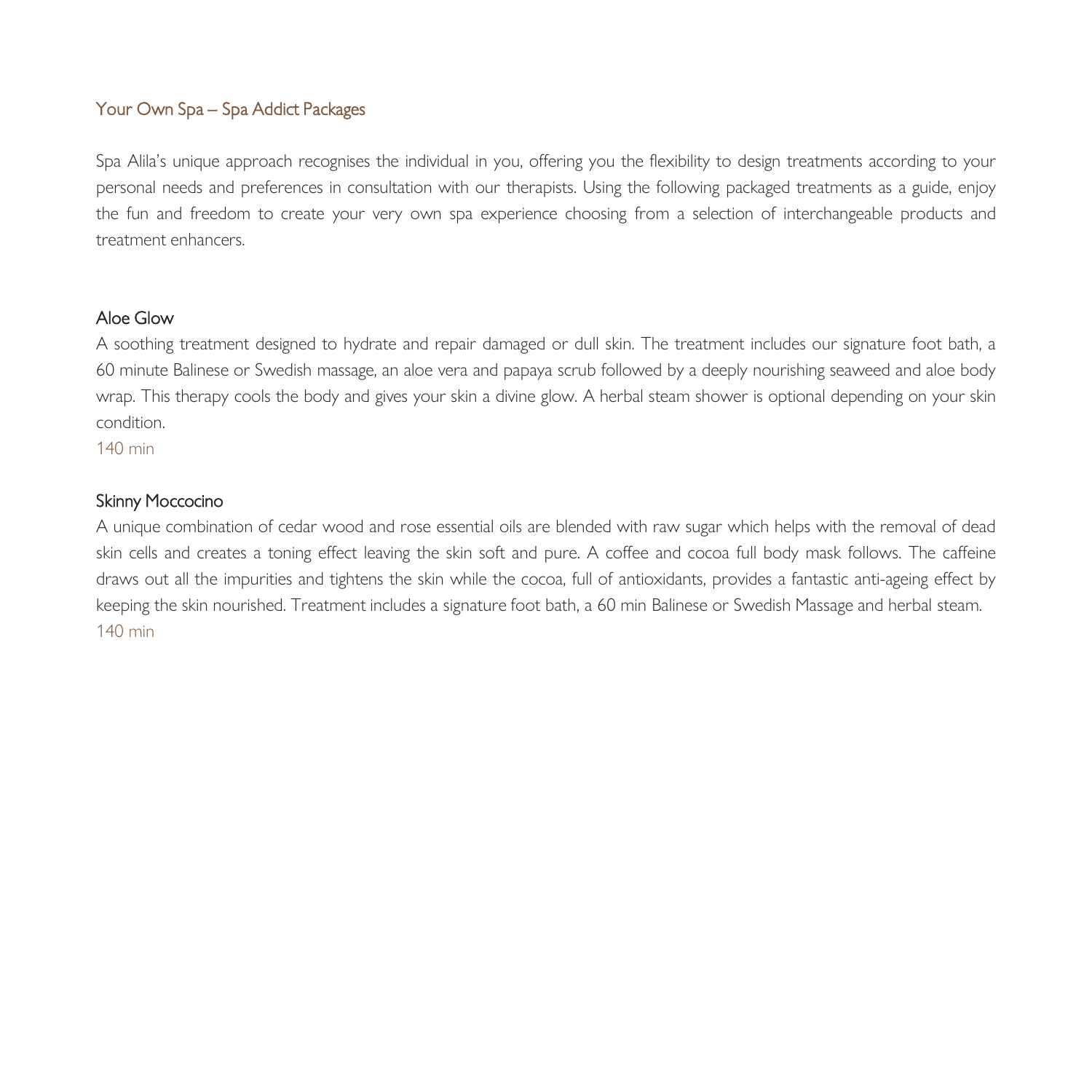#### Ayurveda

Ayurveda, the knowledge of life enables you to be one with the universe, nurturing your mind, body and soul. Make it your way of life to bring back, improve and maintain the equilibrium of wellness

#### Shiro-Abyangam

This Indian head, neck and shoulder treatment begins with a reviving scalp massage that helps to improve circulation, prevent hair loss, dryness and breakage in hair. Pressure point and drainage techniques are applied to the neck and shoulders culminating in a soothing foot massage.

30 min

#### Pada-Abyangam

A pampering massage to rejuvenate tired feet, this treatment improves blood circulation in the legs and is best for relieving post flight stress, tension and lethargy in the lower legs.

30 min

#### Uzhichill

This traditional ayurvedic de-stressing massage is delivered with warm medicated herbal oils and is known for its great antiageing properties. The use of long strokes induce complete relaxation of the body and mind. It also helps in pacifying the Vata component in the body, improves circulation, relieves fatigue and revitalizes the skin. 60 min

#### Ayurvedic Rejuvenating Massage

This popular ayurvedic treatment focuses on the pressure points of your entire body. Using herbal medicated oils, this massage is exceptionally helpful in stress relief that aides in strengthening and rejuvenating your body. Ayurvedic massage is extremely beneficial in relieving body aches and pains, arthritis, osteoporosis and general fatigue. 60 min

As per the philosophy of Ayurveda, treatments should be received from therapists of the same gender. Oils used is significantly more compared to western therapies.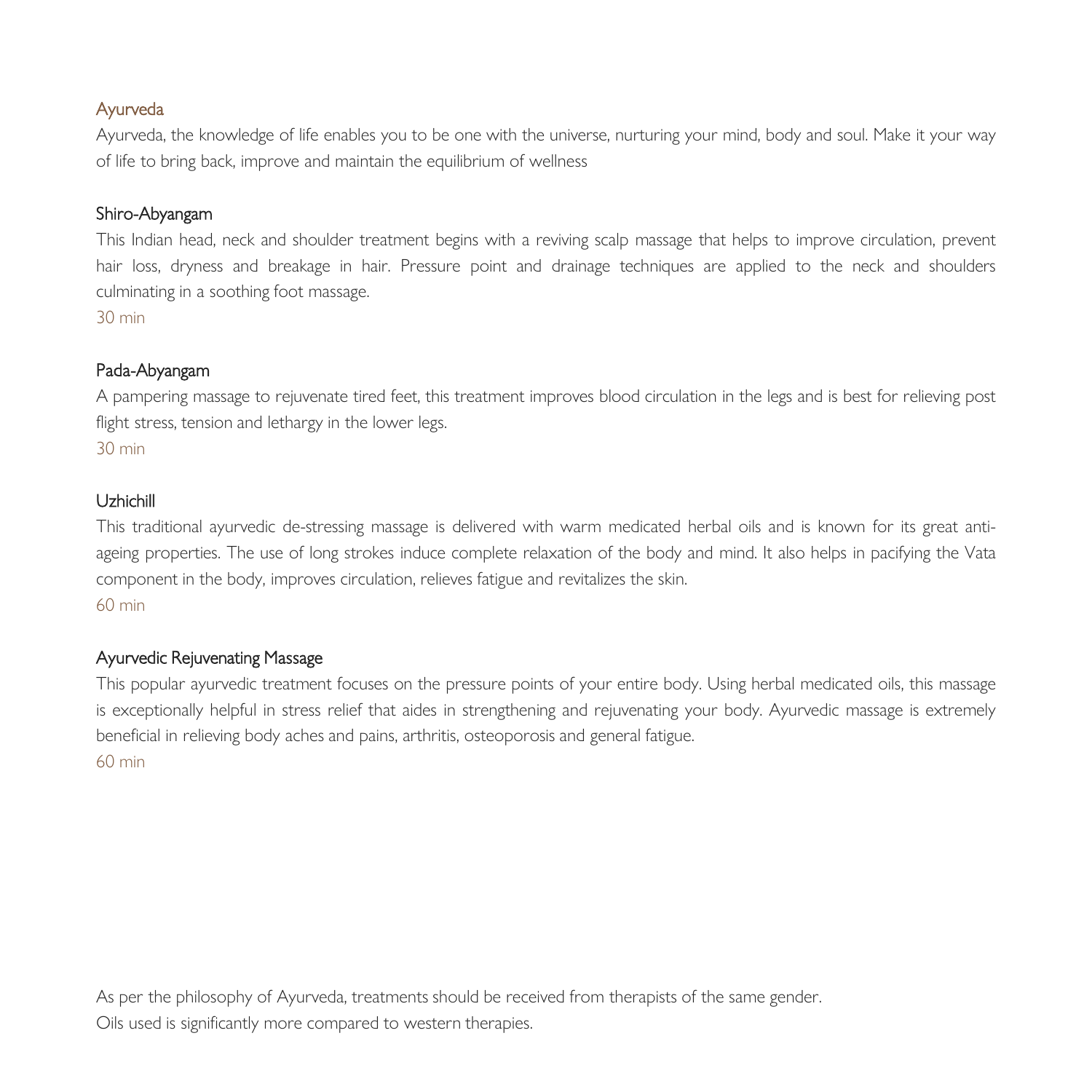#### Shirodhara

Incorporating a continuous flow of warm medicated oil on the third eye, the treatment relaxes the mind and is also known to improve memory regularize sleep patterns and control blood pressure. A complete de-stress regime. 60 min

#### Udwartanam

A unique treatment where dry herbal powders are massaged to the skin. This treatment is highly effective in reducing cellulite by burning subcutaneous fat and also improves circulation leaving the skin hydrated and glowing. 60 min

# Ayurvedic Detoxifying Facial

A centuries old ayurvedic facial using traditional herbs to exfoliate and cleanse the skin. Treatment includes a divine facial massage followed by the application of a 'Soundarya' mask that hydrates and leaves the pores clean and the skin radiant. 45 min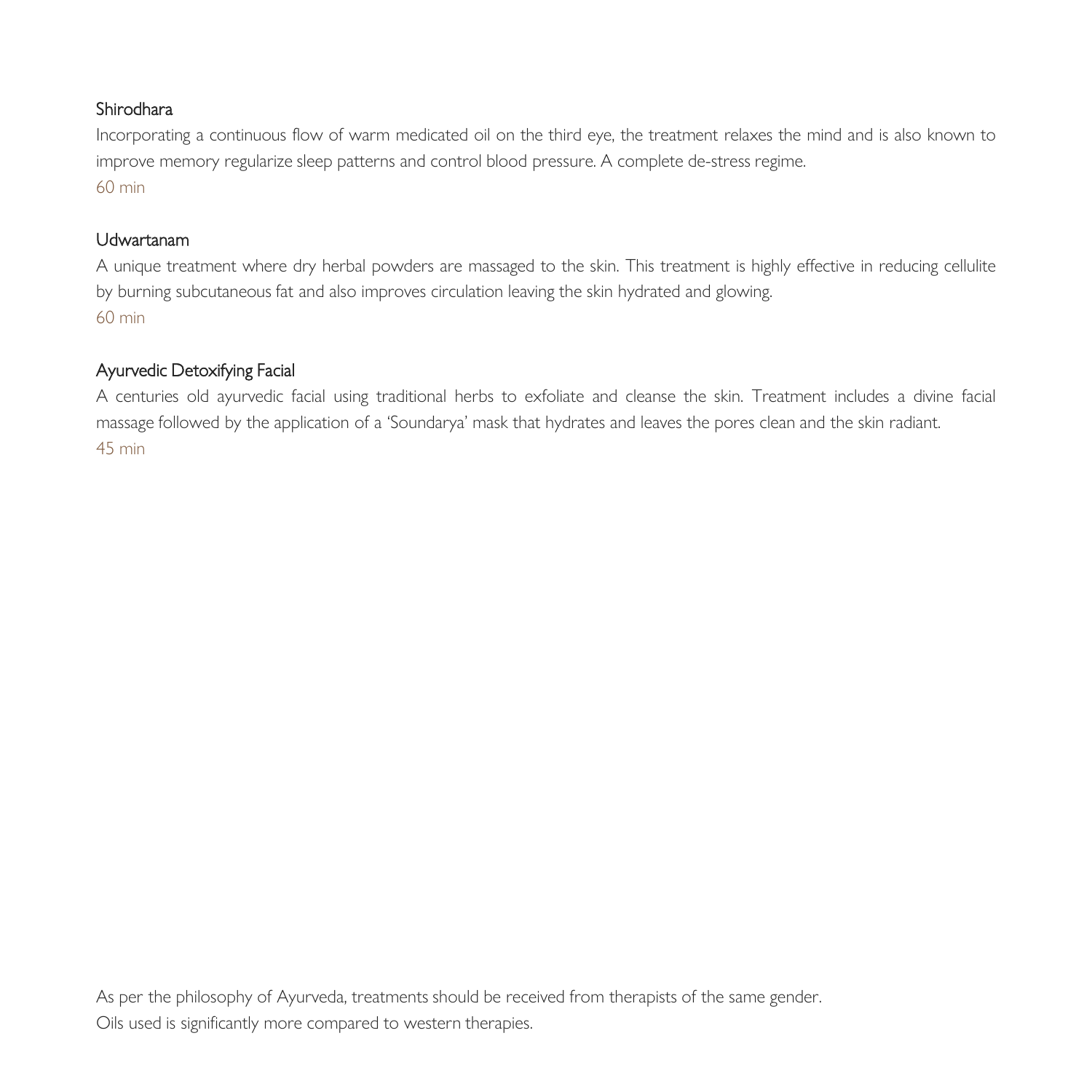# Yoga

Yoga brings physical, mental and spiritual discipline into our lives. One can easily achieve better health and improve one's quality of life with this ancient treasure of knowledge. Spa Alila offers various sessions that combine surya namaskar (sun salutation), asanas (postures) and pranayama (breathing exercises) to help find your balance. Our yoga instructor will be happy to guide you through your yogic journey.

### Surya Namaskar (sun salutation)

Our yoga is performed in a set of 12 asanas (postures) performed continuously in a particular sequence. The session begins with a brief introduction on the concept, some mobility exercises and ends with relaxation. 30 min

# Ashtanga Yoga Private Sessions

In these sessions our yoga instructor will help you understand your body better. Get to know your specific body type and the areas that need focus during your personal yoga session. We practice Ashtanga yoga which brings a balance to mind and body. It is specially designed keeping in mind the needs of our individual guests. 60 min

As per the philosophy of Ayurveda, treatments should be received from therapists of the same gender. Oils used is significantly more compared to western therapies.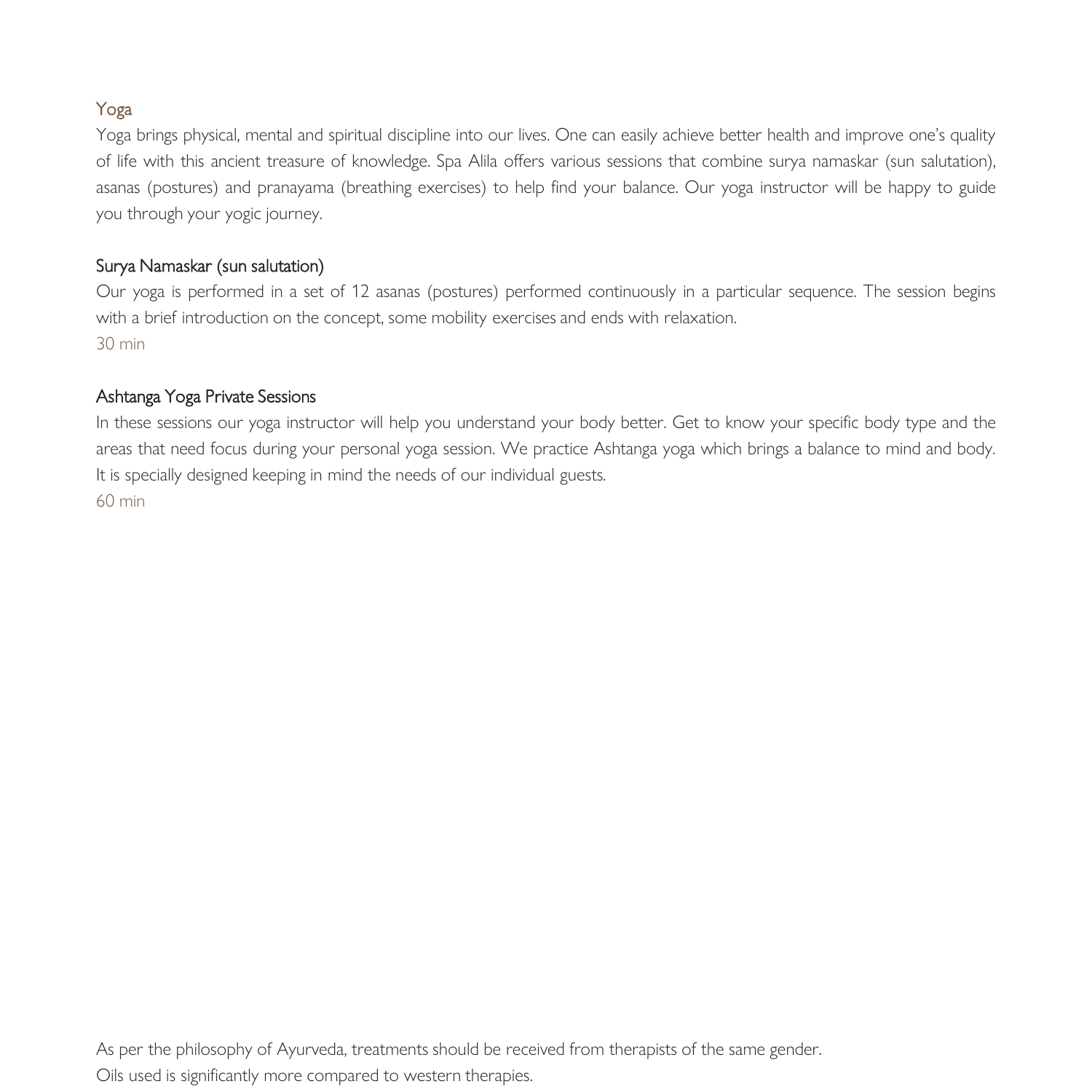# Spa Etiquette

#### Reservations

We recommend advance booking for your treatment to avoid disappointment.

Late arrival means less spa time

Arrive at least 15 minutes prior to your scheduled appointment. As part of our personalized service you will receive a health questionnaire on your first visit.

# Spa Attire

All our rooms are equipped with changing facilities. Robes and disposable underwear will be provided.

#### Shhhh – Cellphones

To maintain the serenity in the spa we request that all cellphones and other electronic devices be switched off on arrival.

#### Facial Treatments

Any skin sensitivity concerns should be shared with your therapist, prior to your treatment. Men are advised to shave before the facial. Although not essential, it is definitely beneficial.

#### Medical Concerns

First timers need to undergo a consultation prior to the treatment to provide you with the best possible experience. Please consult a doctor if you suffer from high blood pressure, heart or any other medical condition. Certain therapies are not recommended during pregnancy so please consult with the spa host for guidance.

#### Children's Massage

Although we are skilled and highly professional in children's massage, it is recommended that one parent be present in the room while the treatment is being performed.

#### Food, Drinks and Smoking

Smoking, consumption of alcohol, other beverages and food within the spa is strictly prohibited. Consumption of solid food or drinks before the treatment is not advisable. We provide drinking water before and a refreshing tea post therapy.

#### Valuables

For the safety of your valuables, we recommend that you leave them in the guest room safe. The management will not assume any liability for the same.

#### Cancellation

Reservations cancelled within 3 hours will be subject to a charge of 50% of the listed price. Treatment times may be changed subject to the approval of our spa host.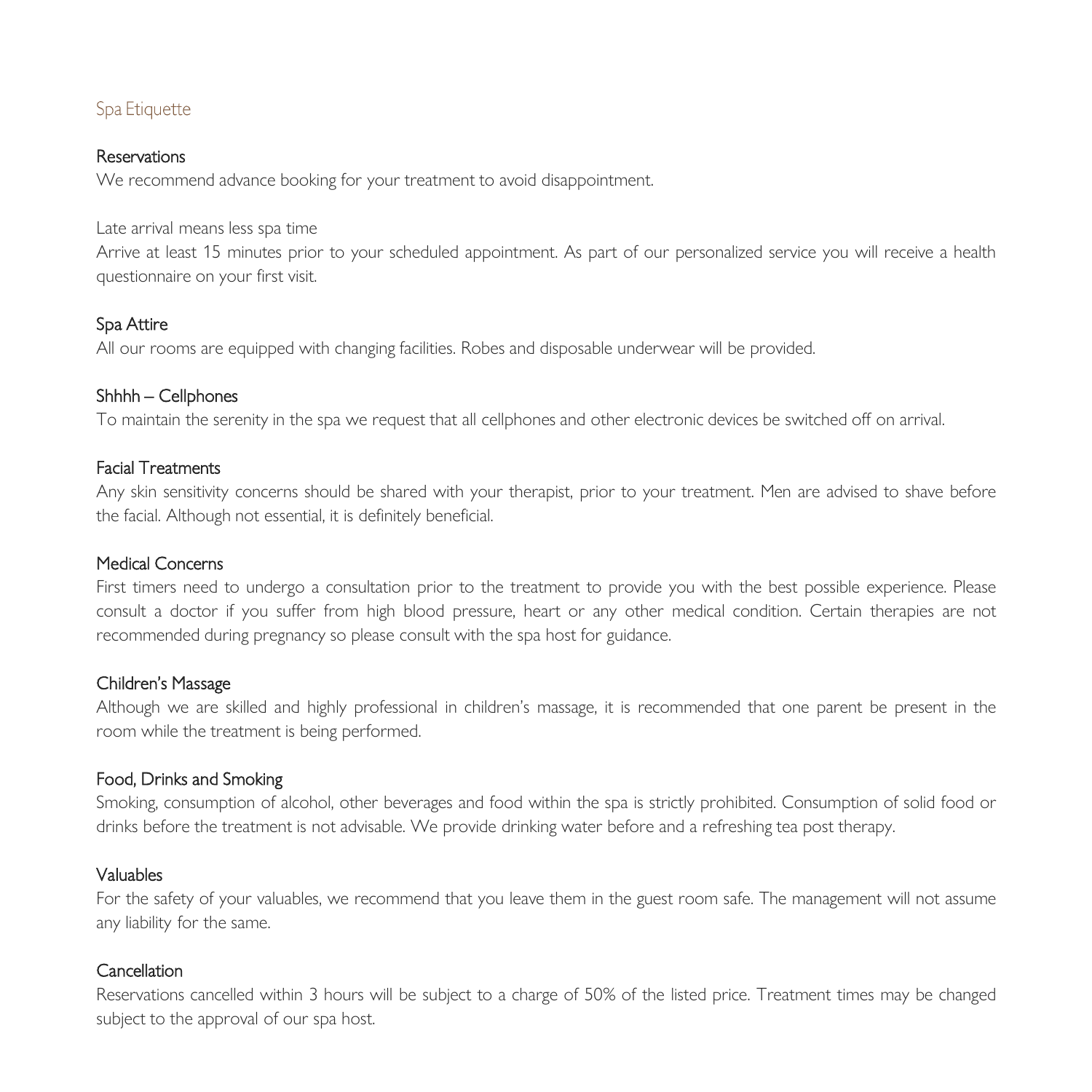#### Massage

| <b>Balinese Massage</b>       | 60 min . 4100 |
|-------------------------------|---------------|
| Balinese Massage              | 90 min . 5100 |
| Therapeutic Massage           | 90 min . 5100 |
| Reflexology                   | 60 min . 4100 |
| Swedish Massage               | 60 min . 4100 |
| Swedish Massage               | 90 min . 5100 |
| Warm Stone                    | 90 min . 5100 |
| Shiro-Abhyangam               | 30 min . 2500 |
| Pada-Abhyangam                | 30 min. 2500  |
| Uzhichill                     | 60 min. 4200  |
| Ayurvedic Rejuvanting Massage | 60 min. 4300  |
| Shirodhara                    | 60 min. 5500  |
| Udwartanam                    | 60 min. 4400  |
| Pregnancy Massage             | 60 min . 4100 |
| Pregnancy Massage             | 90 min . 5100 |
| Kids Massage                  | 15 min. 1800  |
| Kids Massage                  | 30 min. 2500  |
| Kids Massage                  | 60 min . 4100 |
|                               |               |

# Spa Addict Packages

Aloe Glow 140 min . 8000 Skinny Moccocino 140 min . 8000

# Her / His 60 min . 3900 Ayurvedic Detoxifying Facial 60 min . 3900 Hair and Scalp

Facials

| Balinese Crème Bath       | 60 min . 4200 |
|---------------------------|---------------|
| Ayurvedic Hair Cream Bath | 60 min . 4200 |

Eye Treatment 15 min . 1900 Massage 30 min . 2500

# Hands, Feet and Body Care

Treatment Enhancers

| Manicure   | 2300 |
|------------|------|
| Pedicure   | 2300 |
| Body Scrub | 3000 |
| Body Wrap  | 3000 |

#### Specialized Wellness

| Doctor's Consultation | 20 min. 1000            |
|-----------------------|-------------------------|
| Diet Consultation     | 60 min. 2000            |
| Pranic Healing        | 45 min. 3000            |
| Hynotherapy           | $60 \text{ min}$ . 4500 |

# Yoga

| Ashtanga Yoga – private sessions | 60 min. 2000 |
|----------------------------------|--------------|
| Surya Namaskar (sun salutation)  | 30 min. 1000 |

All rates are in Indian Rupees and are subject to applicable taxes. 5% service charge will be levied.